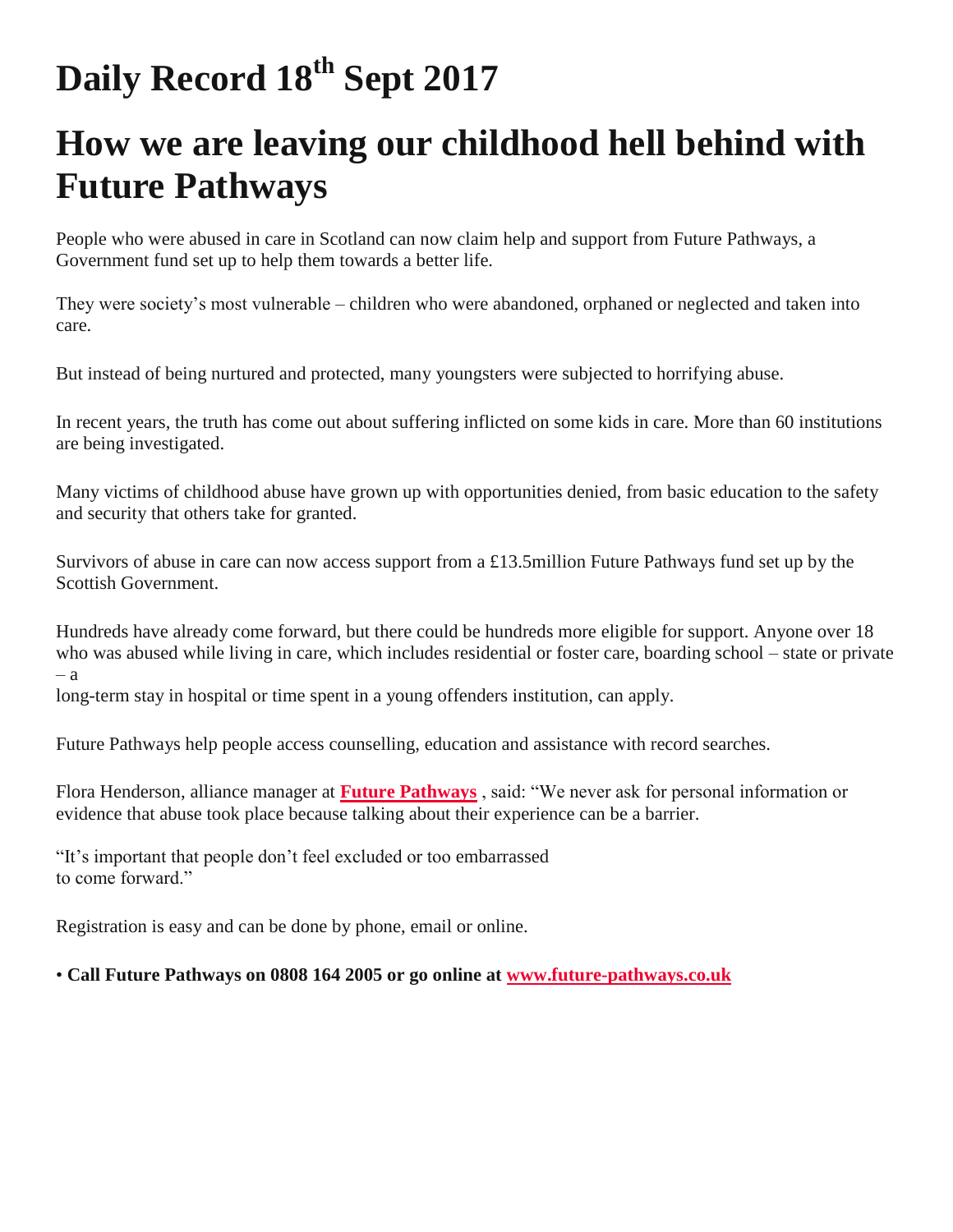Here, we speak to three people who have been assisted by Future Pathways.

### **Richard Tracey - Foster Care**



Richard Tracey

Richard was two when his mum took her own life at the age of 20.

He was separated from his brother and taken into care, then placed with a large foster family in Kilmarnock.

Richard claims that instead of being raised in a safe and loving home, he was beaten and sexually abused.

He said the abuse took place through the 70s and 80s. But its legacy has been life-long.

Richard, 48, said: "It took away my childhood and it's only recently, with the help of counselling, that I feel I'm starting to get my life back."

Let down as a child by the authorities who failed to act on his pleas for help, much of Richard's adult life has been plagued by depression and alcoholism. He has made several suicide attempts.

Broken childhood - Richard as a young boy

But contacting Future Pathways was a positive step.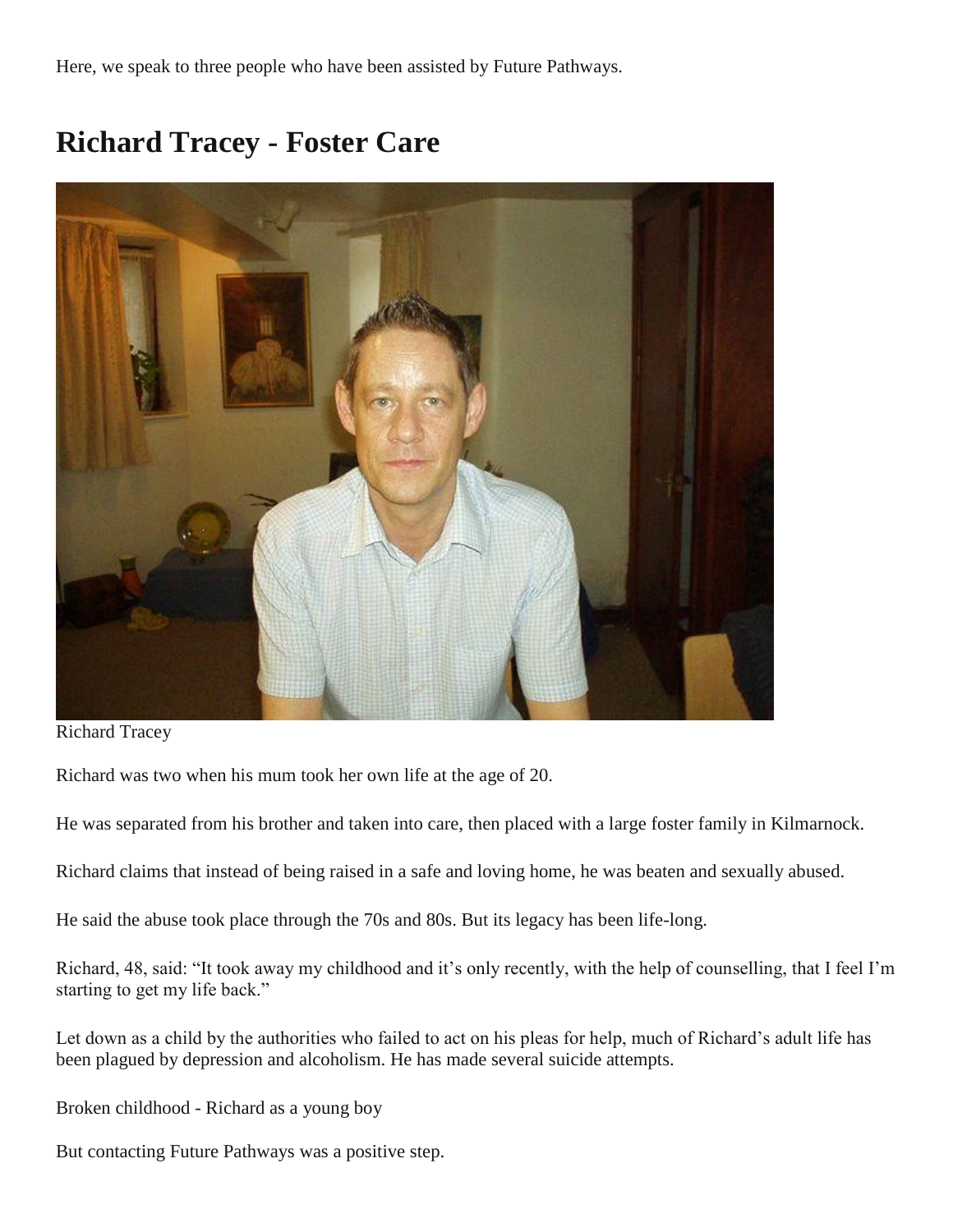Richard, who now lives in Devon, said: "Like many survivors, I'm very good at putting on a brave face. They put me in touch with a trauma counsellor who was immediately able to spot some of the issues.

"I've felt like a victim for a long time and it's hard to move on from that. But the Future Pathways support worker has a very rare quality of making me feel at ease."

As well as counselling, Future Pathways also funded swimming lessons for Richard.

He was denied the opportunity as a child, while his foster family's own children learned to swim.

Richard added: "Future Pathways have given me back the experience I missed out on as a child.

"I'm feeling more optimistic. Knowing I have their support is very important."

#### **Ian Fryer - Children's Homes**



Ian Fryer

Ian was 10 when he was abandoned by his mother and placed in a remand centre for older teenagers awaiting court appearances.

He was assaulted by a member of staff in the centre.

Ian said: "I should never have been put in there but it was the only place that was available."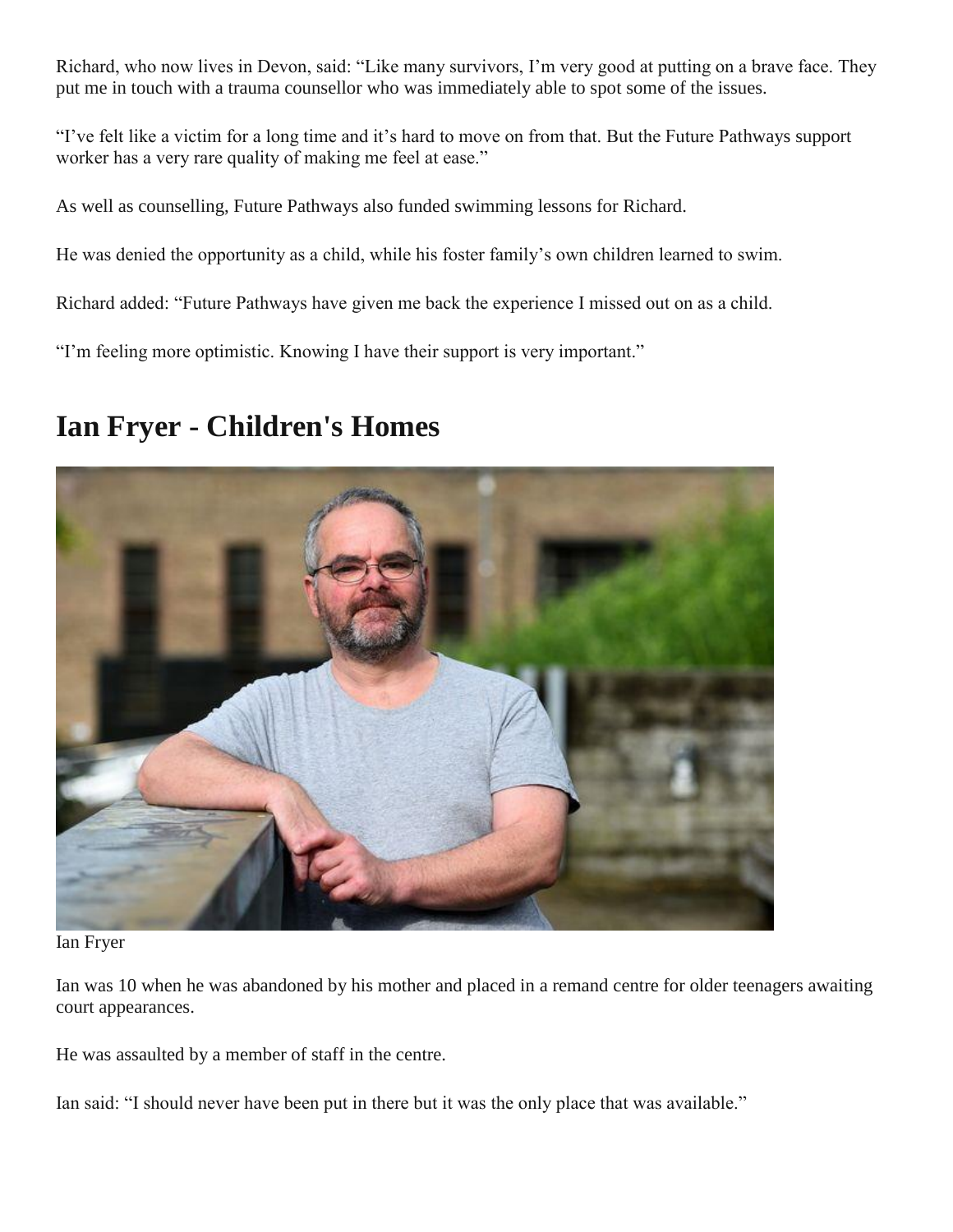Over the next few years, he was moved between various temporary homes and institutions, including one where he was sexually abused.

It was years before Ian reported the abuse to the police and his attacker was jailed. It was only when Ian, who works as a housing representative with Aberdeen City Council, contacted Future Pathways that he was finally able to access practical and emotional support.

He said: "I wasn't too sure about the idea at first. When you go through childhood being told you don't deserve anything, then suddenly you are given something, it is difficult." The organisation funded improvements to Ian's life. They gave him a laptop to help with his feelings of isolation and enable him to reach out to others in his community. Ian has also had trauma counselling and been put in touch with an advocacy service.

With the help of Future Pathways, he is planning his first holiday in 25 years. A train fanatic, he's looking forward to a rail trip from Aberdeen to Penzance.

But like many survivors of abuse, Ian found it hard at first to accept help.

"It takes time to understand that when someone gives you something, they are not going to take it back or want something in return," he added.

Ian urged other survivors of abuse to contact Future Pathways.

He said: "Take that step. They are not judgmental, they will listen to you and everything is done at your own speed. This kind of project is about improving your quality of life, trying to move on from the events of your past."

### **Sheilagh McColm - Salvation Army**



Sheilagh has been given practical help with Future Pathways